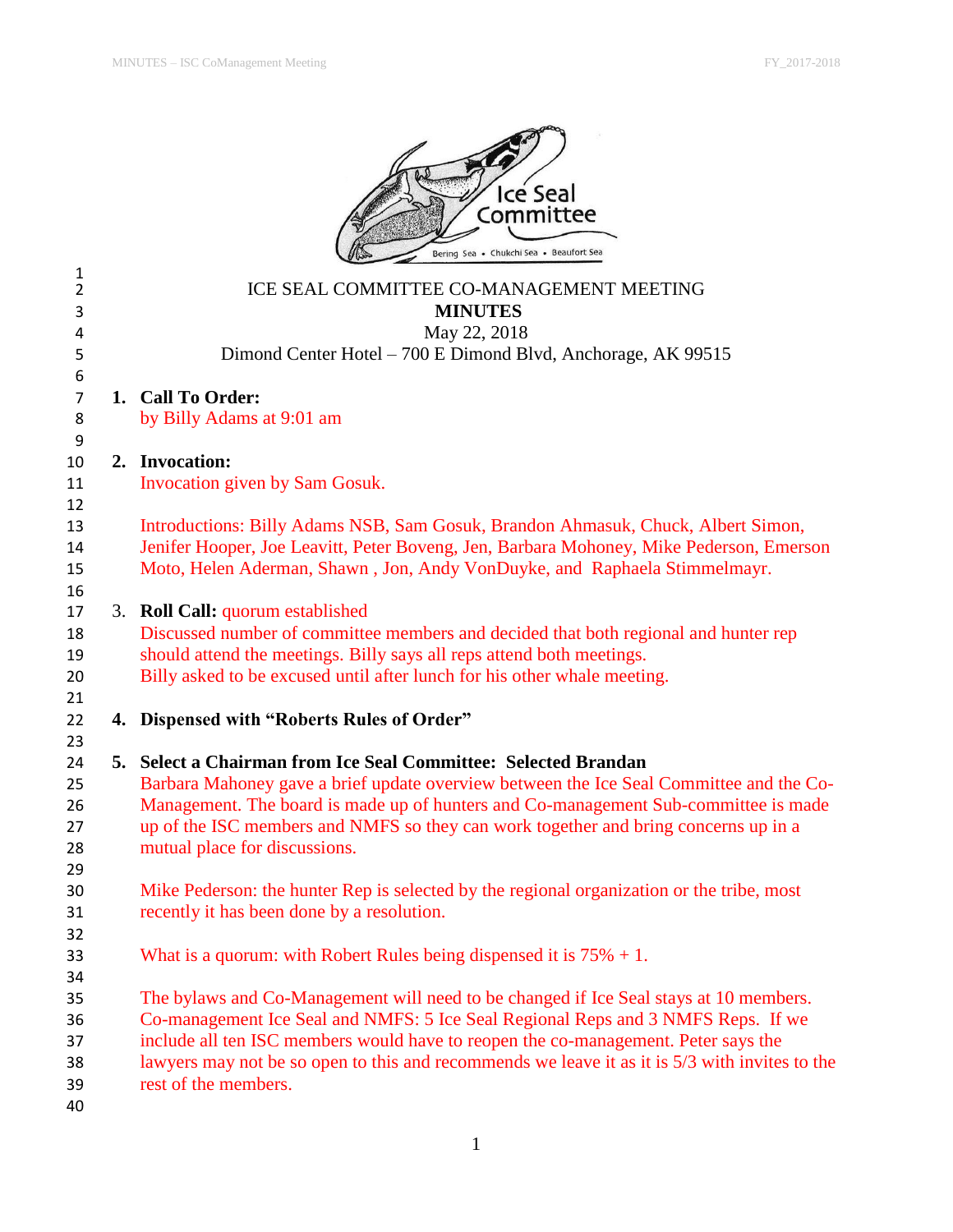| 41 | 6. Adoption of Agenda                                                                             |  |  |  |  |
|----|---------------------------------------------------------------------------------------------------|--|--|--|--|
| 42 | Moved #9 the discussion of ESA to May $23^{rd}$ for the Ice Seal Board Meeting.                   |  |  |  |  |
| 43 |                                                                                                   |  |  |  |  |
| 44 | 7. June 7, 2017 ISC Committee Co-management Committee meeting minutes not ready.                  |  |  |  |  |
| 45 |                                                                                                   |  |  |  |  |
| 46 | 8. Joh Kurland:                                                                                   |  |  |  |  |
| 47 | <b>NMFS 2008</b><br>2012 Finalized Ring & Bearded Seals listed as endangered: lots of litigations |  |  |  |  |
| 48 | fighting this                                                                                     |  |  |  |  |
| 49 | Slide:<br>handout ESA Status Update NOAA:<br>$\bullet$                                            |  |  |  |  |
| 50 | within the next few months will see more info<br>Barbara:<br>$\bullet$                            |  |  |  |  |
|    |                                                                                                   |  |  |  |  |
| 51 |                                                                                                   |  |  |  |  |
| 52 | 9. Ice Seal Committee Topics                                                                      |  |  |  |  |
| 53 | a. Bill Adams is the NSB Regional Rep, Carla SimsKayotuk is the new ISC executive                 |  |  |  |  |
| 54 | manager, and Joe Leavitt is the new NSB Hunter Rep                                                |  |  |  |  |
| 55 |                                                                                                   |  |  |  |  |
| 56 | b. Website: Stand Alone "Ice Seal" Mike recommends to keep it where it is at under the            |  |  |  |  |
| 57 | NSB web page- maintained by Leslie. Shawn's concern coming from the gov't's angle is              |  |  |  |  |
| 58 | the image of NDB being in charge of the ISC (which it is not) as you look at it when it is        |  |  |  |  |
| 59 | pulled up on the web page. Will work with Leslie to keep appearances of the web page              |  |  |  |  |
| 60 | not under the NSB and looking like a separate as ISC. A board member suggested getting            |  |  |  |  |
| 61 | funds for separate web page. Sam saw a link for the teachers and students to use for              |  |  |  |  |
| 62 | teaching and liked this process.                                                                  |  |  |  |  |
| 63 |                                                                                                   |  |  |  |  |
| 64 | c. Mike will do a topic on Critical Habitat                                                       |  |  |  |  |
| 65 |                                                                                                   |  |  |  |  |
| 66 | Half-time or full-time? 6 weeks of work on Ice Seals under the grant, level of support time       |  |  |  |  |
| 67 | for the board                                                                                     |  |  |  |  |
| 68 |                                                                                                   |  |  |  |  |
| 69 | Things sent to the Executive Manager should be also sent on to the board members.                 |  |  |  |  |
| 70 |                                                                                                   |  |  |  |  |
| 71 | Helen: would like members from the smaller communities to be brought in to testify at public      |  |  |  |  |
| 72 | hearings.                                                                                         |  |  |  |  |
| 73 |                                                                                                   |  |  |  |  |
| 74 | Barara: preparing for annual meeting-considers a more active and involved board, it is up to      |  |  |  |  |
| 75 | them if they want more meetings. For the next grant the board needs to decide how much            |  |  |  |  |
| 76 | more they want to meet and be involved.                                                           |  |  |  |  |
| 77 |                                                                                                   |  |  |  |  |
| 78 | Mike: we use to have monthly meetings but it was hard to do, teleconferences                      |  |  |  |  |
| 79 |                                                                                                   |  |  |  |  |
| 80 | Jennifer: clarity of executive – be given a list of issues to be3 able to think about what is     |  |  |  |  |
| 81 | coming/ be open.                                                                                  |  |  |  |  |
| 82 |                                                                                                   |  |  |  |  |
| 83 | Shawn: Grant – making sure we are in compliance                                                   |  |  |  |  |
| 84 |                                                                                                   |  |  |  |  |
| 85 |                                                                                                   |  |  |  |  |
| 86 |                                                                                                   |  |  |  |  |
|    |                                                                                                   |  |  |  |  |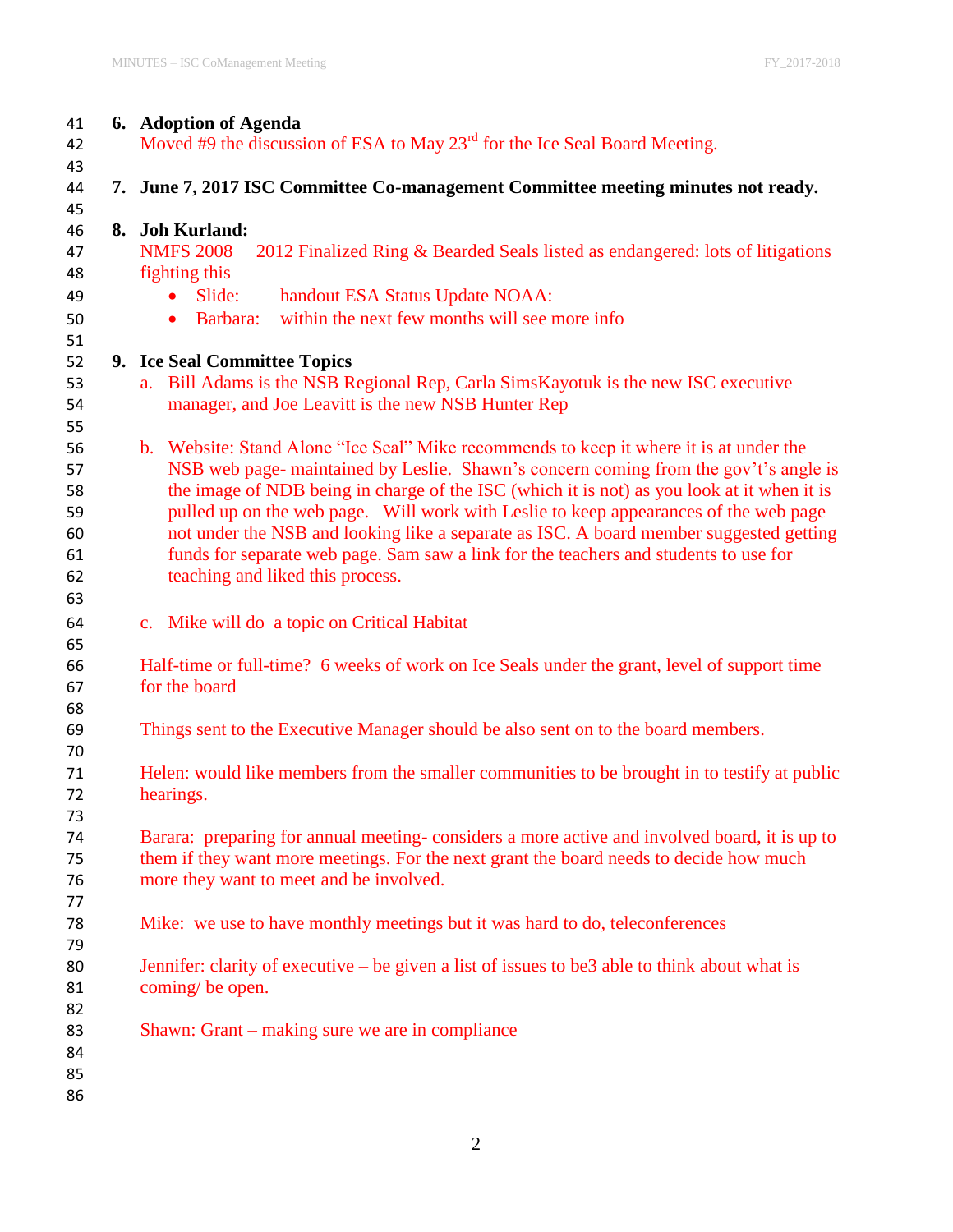## **10. ISC Funding**

 Shawn said it got through final approval for the annual meeting and function. Couple cuts will be made; because it is late, paper work needs to get back quick. He was surprised we didn't ask for support for the executive member and thinks we need to consider how to increase ISC roles and involvement. In his opinion as a grantor the executive manager should be funded by ISC. Chuck believes that it should be a full time position funded by ISC. Mike said NSB as the manager of the funding used the Beluga Committee as an example for the ISC. Sam thinks 6 weeks is not enough and that the work could be more that 6 weeks. He thinks Mike's work for ISC coincides under other jobs. Shawn suggest to communicate to the board how much time is dedicated to the ISC in case it is more than 6 weeks and have the board reevaluate the time needed to do the job. Chuck still thinks it should be a full time position funded by ISC. Barb said Mike followed other set ups, need to be able to justify the amount o9f funds / support NMFS feels the ISC will need more support and spend more time to get the work done; will need to request for more support and funds. More work is coming and in the past more than 6 weeks was funded.

## **Skipped to item # 14 for time constraints**

## **14. NMFS Marine Mammal Lab research on ice seals [Peter Boveng]**

 Field work: NOAA Ship studied seals spotted and ribbon every other year since 2007 with some missed years. April and May in the Bering Sea at the edge of the ice so that there would be no conflict with hunters. 2014 and 2016 saw similar ice conditions; the ice was not developed like this year in January, but ice growth in March. It is not good for seal habitat that ice growth is so late in the season…. It ended up that the ice didn't grow. They had to go further north to study seals making them closer to communities. For food security: good faith: and following the standards of care.

- Kawerak hunter had concerns about the amount of vessels around and would like to revisit 115 the buffer zones.
- Billy: the Standard of Care is similar to the Whalers' conflict of Avoidance with oil industry.
- Peter: studies have the potential to help conservation/co-management. The goal is not to disturb the animals they approach moving slow like the hunters. How can we make this
- better; getting studies done as well as not impacting hunts?
- 122 Sam: timing 1<sup>st</sup> walrus 10 thousand of them, not seeing walrus at Master Walrus Island,
- Elders believe it's from trollers in the waters and lack of ice. Need better communication
- between the researchers and hunters, maybe smaller boats.
- 
- **11. Executive Session**
- 
- **12. Draft ISC and NMFS Co-Management Committee Action Plan Barbara Mahoney** Action Plan was discussed
- Stranded Ice Seals: storms wash up seals at home and some belugas
- Mike: what parts of the action plan we can do this year? What is NMFS's envision in this
- harvest management plan?